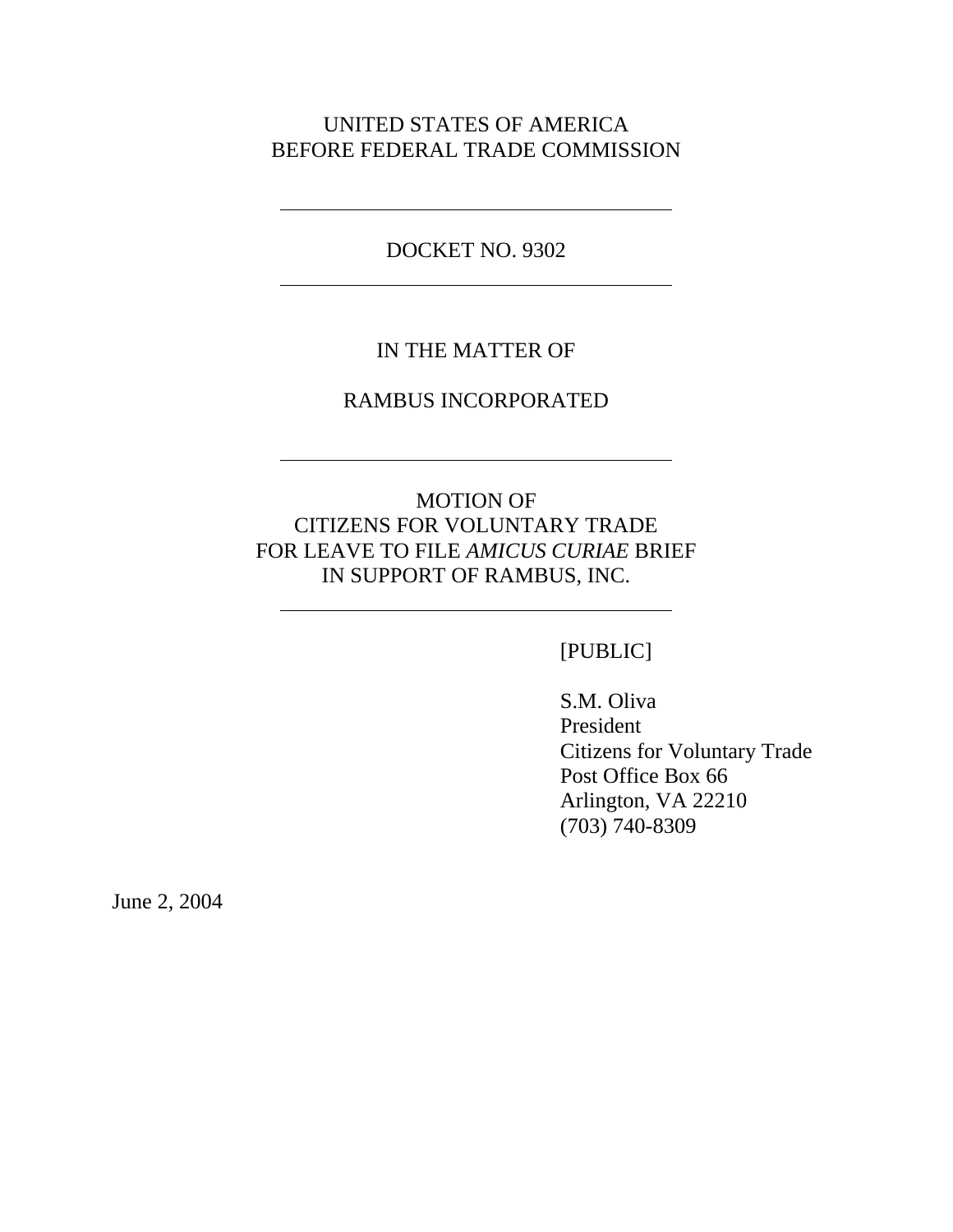Citizens for Voluntary Trade (CVT) respectfully moves, under 16 C.F.R. § 3.52(j), for leave to file the accompanying *amicus curiae* brief in support of both Rambus, Inc. and Judge McGuire's Initial Decision.

CVT is a nonprofit, nonpartisan educational organization that applies free market principles and rational ethics to contemporary antitrust issues through filings with federal courts and agencies, policy papers, public commentaries, and a website (www.voluntarytrade.org). CVT scrutinizes the activities of the Federal Trade Commission and the Department of Justice which pertain to the enforcement of the antitrust laws. Since its founding in 2002, CVT and its officers have filed more than 20 formal comments and briefs in response to government antitrust cases.

CVT's Board of Trustees consists of individuals from across the country who have a broad range of business, legal, and public policy experience. Unlike other antitrust research organizations, none of CVT's board members belong to the professional antitrust bar, and consequently do not depend on the continued existence of the antitrust laws. CVT accepts no funding from any government agency.

CVT has no financial interest in Rambus, Inc. or in the outcome of this matter. However, several individuals identifying themselves as Rambus shareholders or supporters have made financial contributions to CVT. To date, CVT has received \$700 in such contributions, and has applied them to the costs of preparing and printing the accompanying *amicus curiae* brief. Based on information and belief, CVT states that no contributor as of the filing of this motion is an officer, counsel, or controlling shareholder of Rambus, Inc.

CVT and its supporters have a common interest in the systematic and consistent application of the United States Constitution and the principles of the Declaration of Independence. Expansion of the antitrust laws—particularly Section 5 of the Federal Trade Commission Act—

- 1 -